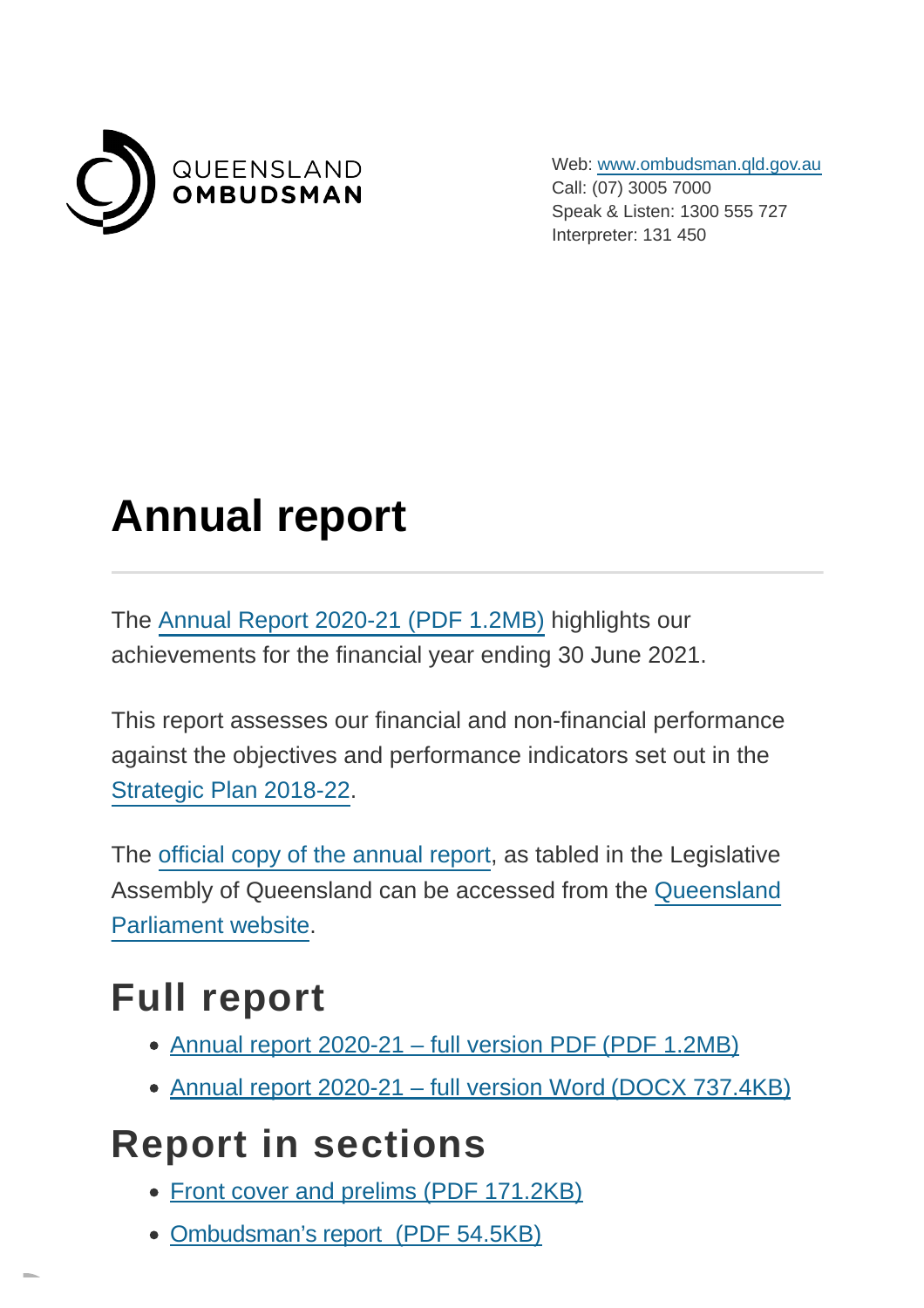- [Strategic overview \(PDF](https://www.ombudsman.qld.gov.au/ArticleDocuments/262/QO%20Annual%20Report%202020-21%20-%20PUBLIC%20-%2003%20Strategic%20overview.PDF.aspx) 154.5KB)
- [Report on COVID-19 complaints \(PDF](https://www.ombudsman.qld.gov.au/ArticleDocuments/262/QO%20Annual%20Report%202020-21%20-%20PUBLIC%20-%2004%20Report%20on%20COVID-19%20complaints.PDF.aspx) 71.7KB)
- [Investigating complaints \(PDF](https://www.ombudsman.qld.gov.au/ArticleDocuments/262/QO%20Annual%20Report%202020-21%20-%20PUBLIC%20-%2005%20Investigating%20complaints.PDF.aspx) 92.7KB)
- [Improving decision-making \(PDF](https://www.ombudsman.qld.gov.au/ArticleDocuments/262/QO%20Annual%20Report%202020-21%20-%20PUBLIC%20-%2006%20Improving%20decision-making.PDF.aspx) 68KB)
- [Authority, accountability and performance \(PDF](https://www.ombudsman.qld.gov.au/ArticleDocuments/262/QO%20Annual%20Report%202020-21%20-%20PUBLIC%20-%2007%20Authority%20accountability%20and%20performance.PDF.aspx) 106KB)
- [Financial summary \(PDF](https://www.ombudsman.qld.gov.au/ArticleDocuments/262/QO%20Annual%20Report%202020-21%20-%20PUBLIC%20-%2008%20Financial%20summary.PDF.aspx) 65.7KB)
- [Public interest disclosures oversight report \(PDF](https://www.ombudsman.qld.gov.au/ArticleDocuments/262/QO%20Annual%20Report%202020-21%20-%20PUBLIC%20-%2009%20Public%20interest%20disclosures%20oversight%20report.PDF.aspx) 114.6KB)
- [Glossary and acronyms \(PDF](https://www.ombudsman.qld.gov.au/ArticleDocuments/262/QO%20Annual%20Report%202020-21%20-%20PUBLIC%20-%2010%20Glossary%20and%20acronyms.PDF.aspx) 65.5KB)
- [Appendix A: Service delivery statement \(PDF](https://www.ombudsman.qld.gov.au/ArticleDocuments/262/QO%20Annual%20Report%202020-21%20-%20PUBLIC%20-%2011%20Appendix%20A%20-%20Service%20delivery%20statement.PDF.aspx) 57.8KB)
- [Appendix B: Statistical report \(PDF](https://www.ombudsman.qld.gov.au/ArticleDocuments/262/QO%20Annual%20Report%202020-21%20-%20PUBLIC%20-%2012%20Appendix%20B%20-%20Statistical%20report.PDF.aspx) 150.9KB)
- [Appendix C: Audited financial statements \(PDF](https://www.ombudsman.qld.gov.au/ArticleDocuments/262/QO%20Annual%20Report%202020-21%20-%20PUBLIC%20-%2013%20Appendix%20C%20-%20Audited%20financial%20statements.PDF.aspx) 716.8KB)
- [Appendix D: Compliance checklist \(PDF](https://www.ombudsman.qld.gov.au/ArticleDocuments/262/QO%20Annual%20Report%202020-21%20-%20PUBLIC%20-%2014%20Appendix%20D%20-%20Compliance%20checklist.PDF.aspx) 79.4KB)

#### **Previous annual reports**

- [Annual report 2019-20 PDF](https://www.ombudsman.qld.gov.au/ArticleDocuments/262/Queensland%20Ombudsman%20Annual%20Report%202019-20%20-%20DIGITAL%20PUBLIC.PDF.aspx)
- [Annual report 2018-19 PDF](https://www.ombudsman.qld.gov.au/ArticleDocuments/262/5619T1720-Queensland-Ombudsman-annual-report-2018-19.pdf.aspx)
- [Annual report 2017-18 PDF](https://www.ombudsman.qld.gov.au/ArticleDocuments/262/QO_Annual_Report_2017-18.PDF.aspx)

Previous annual reports can be downloaded from the [Queensland](https://www.parliament.qld.gov.au/Work-of-the-Assembly/Tabled-Papers/Online-Tabled-Papers) Parliament or the [State Library of Queensland.](http://onesearch.slq.qld.gov.au/primo_library/libweb/action/dlDisplay.do?vid=SLQ&search_scope=SLQ_PCI_EBSCO&docId=slq_alma21111952320002061&fn=permalink)

## **Feedback and enquiries**

If you would like to provide feedback about our annual reports, please [contact us.](https://www.ombudsman.qld.gov.au/about-us/contact-us/contact-us)

## **Disclaimer**

The materials presented on this site are provided by the Queensland Government for information purposes only. Users should note that the electronic versions of the annual report on this site are not recognised as the official or authorised version. The official copy of the annual report, as tabled in the Legislative Assembly of Queensland can be accessed from the [Queensland](https://www.parliament.qld.gov.au/Work-of-the-Assembly/Tabled-Papers/Online-Tabled-Papers)